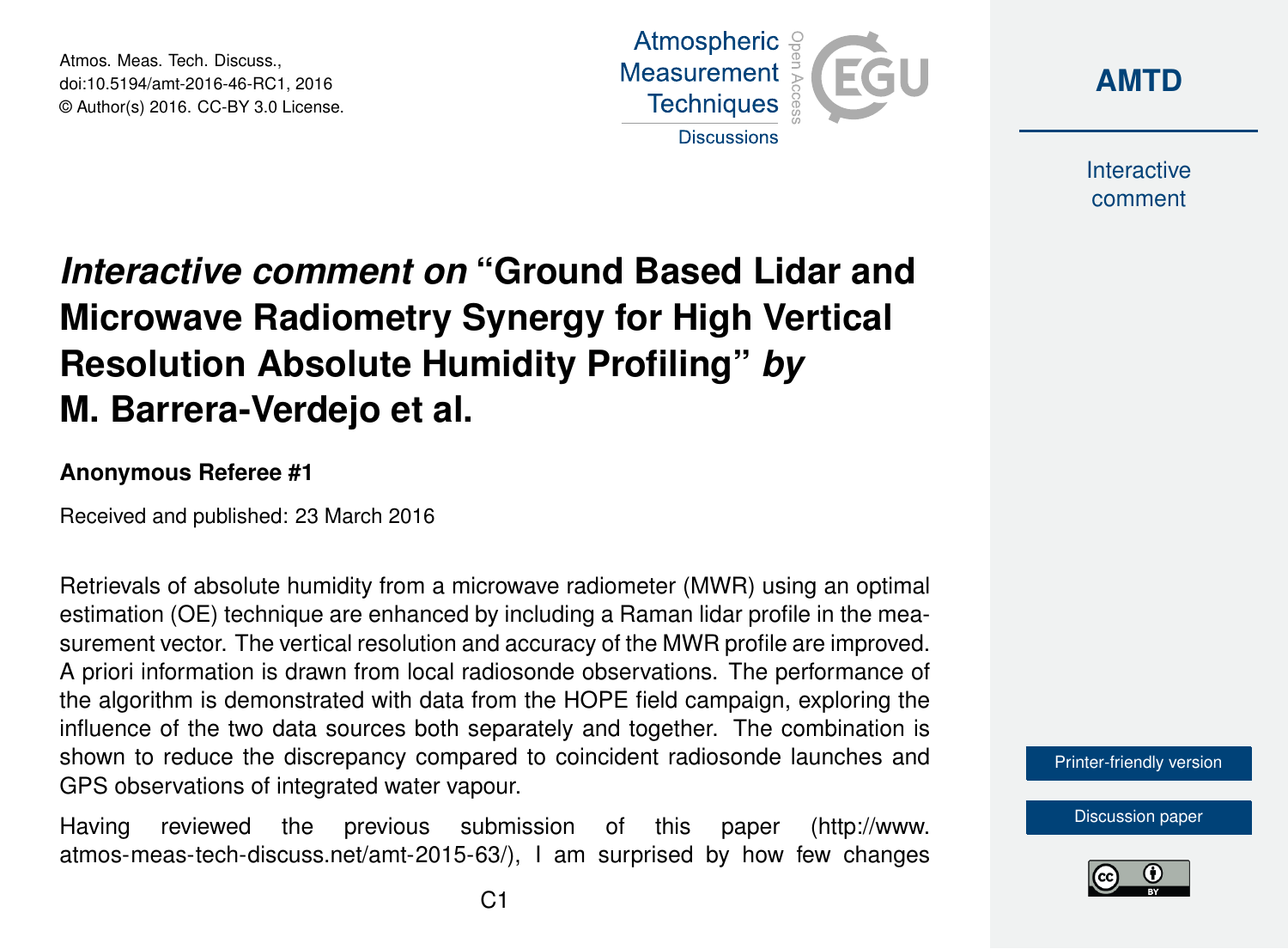have been made. Parts of the text have been streamlined to present a more coherent argument, the input data is now pruned by considering the measurement uncertainty, and a validation of integrated water path includes some fairly convincing scatterplots. However, the text and figures are often identical (leaving about half of my previous comments unaddressed).

I still cannot recommend the publication of this paper, but I am not opposed to it's publication if other reviewers favour it. In essence, I find this an unsatisfyingly simple technique with far too little information available to justify the resolution and algorithm used. However, comments on the previous paper convinced me that vertically resolved humidity measurements are sufficiently poorly constrained that any validated attempt to improve their resolution is a step in the right direction. This algorithm meets that standard and the improved text makes it clearer that this is primarily a microwave retrieval that takes advantage of available lidar data.

The understanding of the subtleties of optimal estimation theory is poor but, as it is a complex theory that is widely misused, I cannot hold that against the authors. If the paper is published, the following issues must be corrected:

• The discussion of the averaging kernel in lines 219 to 228 is wrong. Quoting p. 47 of Rogers (2000), "rows of A are generally peaked functions . . . with a halfwidth which is a measure of the spatial resolution of the observing system, thus providing a simple characterisation of the relationship between the retrieval and the true state."

On line 220, the averaging kernel actually describes the final values' dependency on their true magnitude, in this case indicating the smearing of information across multiple levels. The subspace of state space in which the retrieval must lie is constrained by the a priori covariance matrix.

I have never encountered the use of degrees of freedom to measure vertical resolution, as in Eq. (6). After conferring with colleagues that work more closely **[AMTD](http://www.atmos-meas-tech-discuss.net/)**

**Interactive** comment

[Printer-friendly version](http://www.atmos-meas-tech-discuss.net/amt-2016-46/amt-2016-46-RC1-print.pdf)

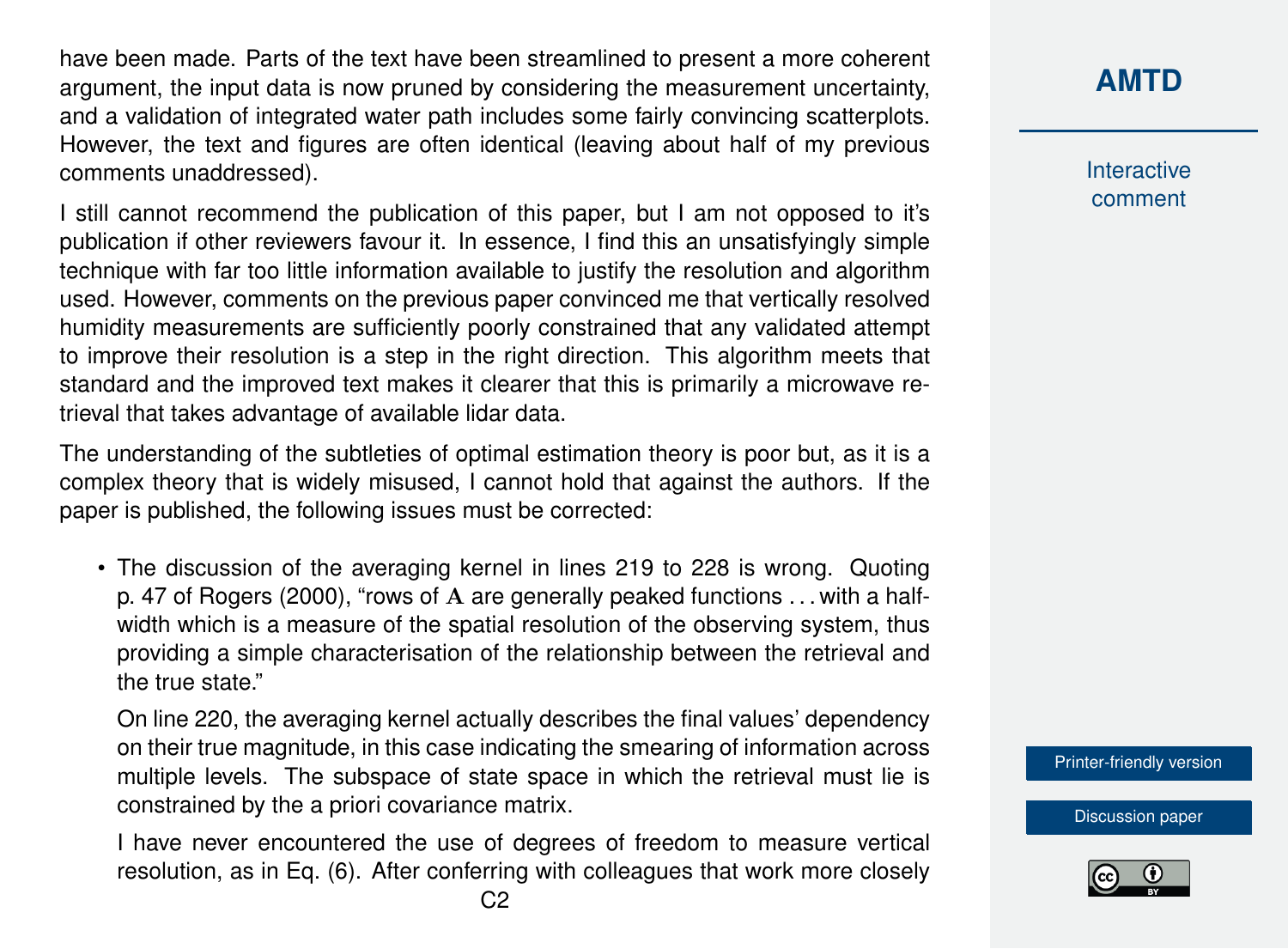with OE of thermal profiles, we consider it to be at a confusing and poor choice of metric, if not intrinsically wrong. A much more common and robust metric would be the width of the averaging kernels (e.g. the full-width at half maximum of a row of  $A$ ).

• You still misuse the term 'error' in Section 5.3. In layman's terms, the error is how wrong your measurement was and the uncertainty is how wrong you think it might be. Robust definitions can be found at [http://www.iso.org/sites/JCGM/](http://www.iso.org/sites/JCGM/GUM-introduction.htm) [GUM-introduction.htm.](http://www.iso.org/sites/JCGM/GUM-introduction.htm) The error can be approximated by considering the difference between the retrieved value and a more accurate reference measurement, as you do in Fig. 5. What OEM estimates is the uncertainty on the retrieved value, which describes the range of errors you would expect to see if you infinitely repeated the observation.

I also understand why you add the word 'theoretical', but it isn't necessary as the uncertainty is a prediction of a probability distribution.

A few more minor points and comments:

- TB is a non-standard (and frankly annoying) abbreviation for brightness temperature. I would suggest BT or  $T_B$ .
- L145 The word 'drift' doesn't appear in that Whiteman paper. I think you mean the thermal sensitivity of the filters.
- L150 There is a subtle point here that, though you don't need to mention it in the paper, you may wish to consider. Poisson statistics state that the variance of a measurement sample is equal to its mean. The lidar community uses this to assume that the value of a measurement is equal to its uncertainty squared. However, that measurement is only one sample from the distribution and is therefore an imperfect estimate of the mean; it's simply the best estimate available. This isn't usually

Interactive comment

[Printer-friendly version](http://www.atmos-meas-tech-discuss.net/amt-2016-46/amt-2016-46-RC1-print.pdf)

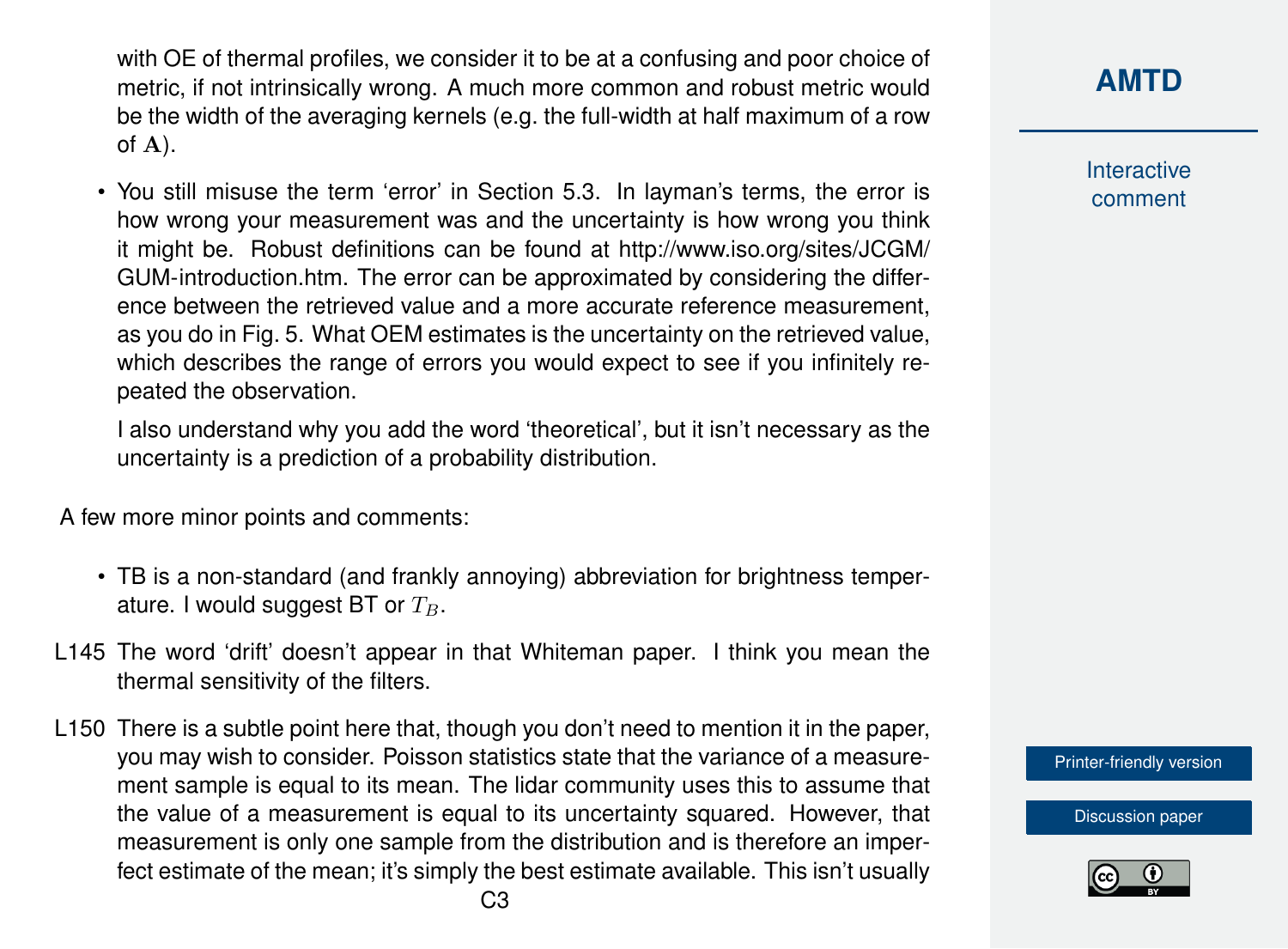important but in a statistical analysis, such as OEM, this approximation implicitly states that smaller values are more accurate as they have smaller uncertainty (e.g. the OEM will fit  $1 \pm 1$  more closely than  $100 \pm 10$ ). Hence, you may wish to investigate if your analysis is biased towards small values in the presence of exceptionally negative noise (i.e. data noticeably smaller than that around it).

- L208 The test this sentence describes doesn't match the condition given in Eq. (3). Which one do you actually use?
- L234 If you're using the radiosonde data both to determine the lidar calibration factor and as an a priori, why don't you put the calibration factor in the state vector and constrain it (and it's uncertainty) with the a priori? For example, the difference between the blue and black curves in Fig. 2 is about 5%, which would be accounted for by the uncertainty in the calibration factor.
- L245 This reviewer is pleased to see correlation matrices rather than covariances.
- §3.4 I remain disappointed that you do not consider a more detailed forward model for the lidar. Could this be mentioned as possible future work, in an attempt to inspire other researchers?
- Fig. 2 The error bars don't cover the discrepancy between the retrieval and the radiosonde. Does this mean that your uncertainty estimate is too small or is the uncertainty on the radiosonde data large enough for the two profiles to be consistent?
- L335 The value at 5 km is consistent with those at 3 and 4 km, so you can't necessarily call that an increase. Your argument is strongest when pointing out that the joint technique gets 3 km closest to the radiosonde.

While the English isn't native, I find it comprehensible and appreciate the thorough descriptions and arguments. I would recommend the lead author spend an afternoon **Interactive** comment

[Printer-friendly version](http://www.atmos-meas-tech-discuss.net/amt-2016-46/amt-2016-46-RC1-print.pdf)

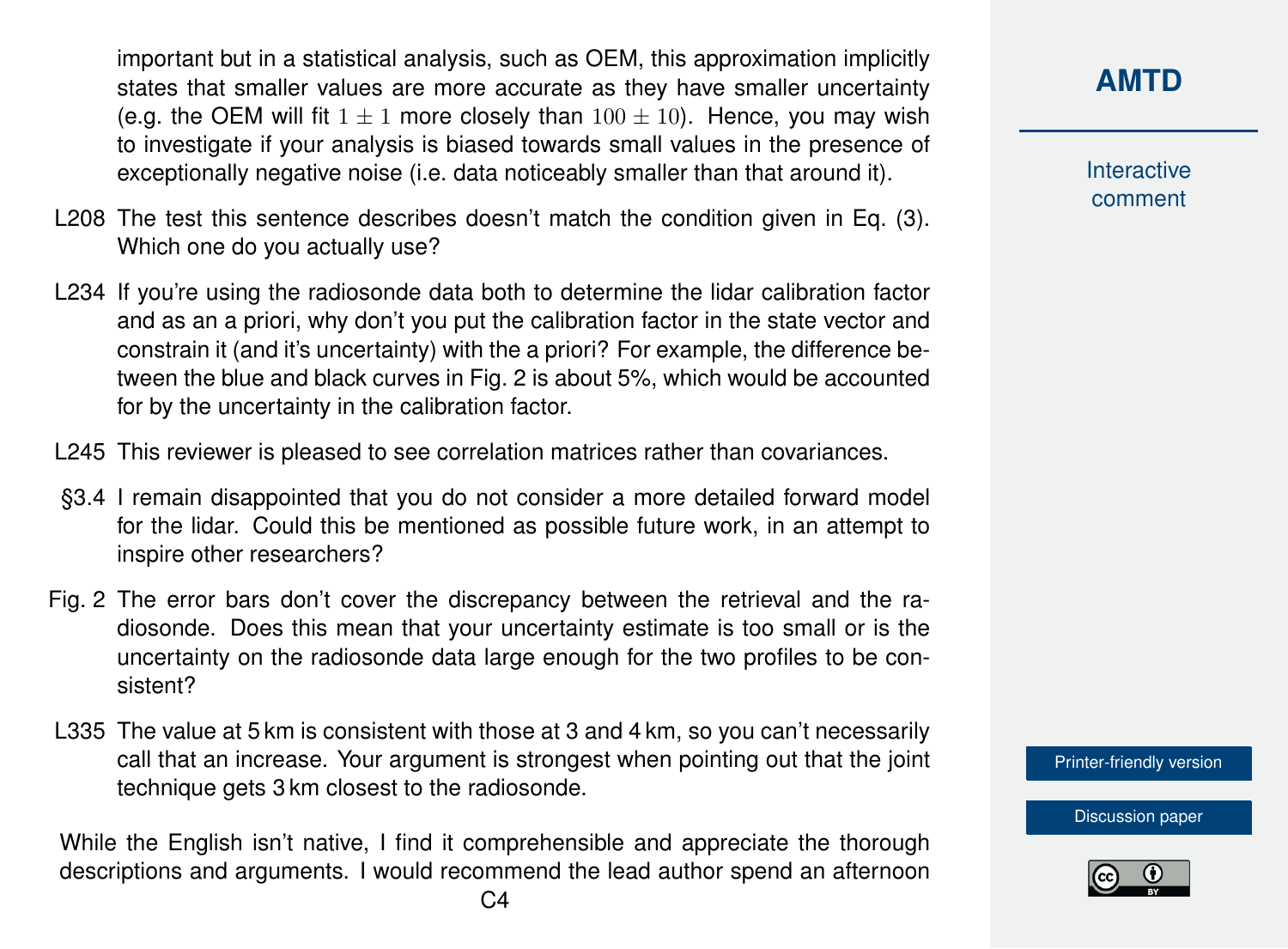proof-reading the paper, especially the middle sections, as there are a number of misspellings and duplicated words. The technical corrections I caught while reading follow:

- I do not know if this journal prefers 'ground-based' to be hyphenated; you use both so please pick one.
- Units are frequently italicised (presumably because they have been included within a  $$$  s environment). Please consistently use plain font.
- Many of the references list both a DOI and a URL; the URL is redundant.
- L2 Nowadays there are a wide
- L31 which is difficult to capture with one instrument
- L41 Perhaps use 'have become' rather than 'became' and 'over recent years' rather than 'during the last years'.
- L45 You use 'day time' here and 'daytime' on line 49. Please pick one.
- L59 Are you sure you mean 'features'? I thought the measurements of a MWR would be better described as 'levels'.
- L83 'to incorporate' could be removed without changing the meaning of this sentence. If you prefer to keep it, 'one' needs to precede it.
- L85 You don't need to pluralise 'month' when used as an adjective.
- L111 Raman scattering of the 355 nm beam
- L133 During HOPE, BASIL was calibrated
- L134 calibration coefficient was estimated by comparing

## **[AMTD](http://www.atmos-meas-tech-discuss.net/)**

**Interactive** comment

[Printer-friendly version](http://www.atmos-meas-tech-discuss.net/amt-2016-46/amt-2016-46-RC1-print.pdf)

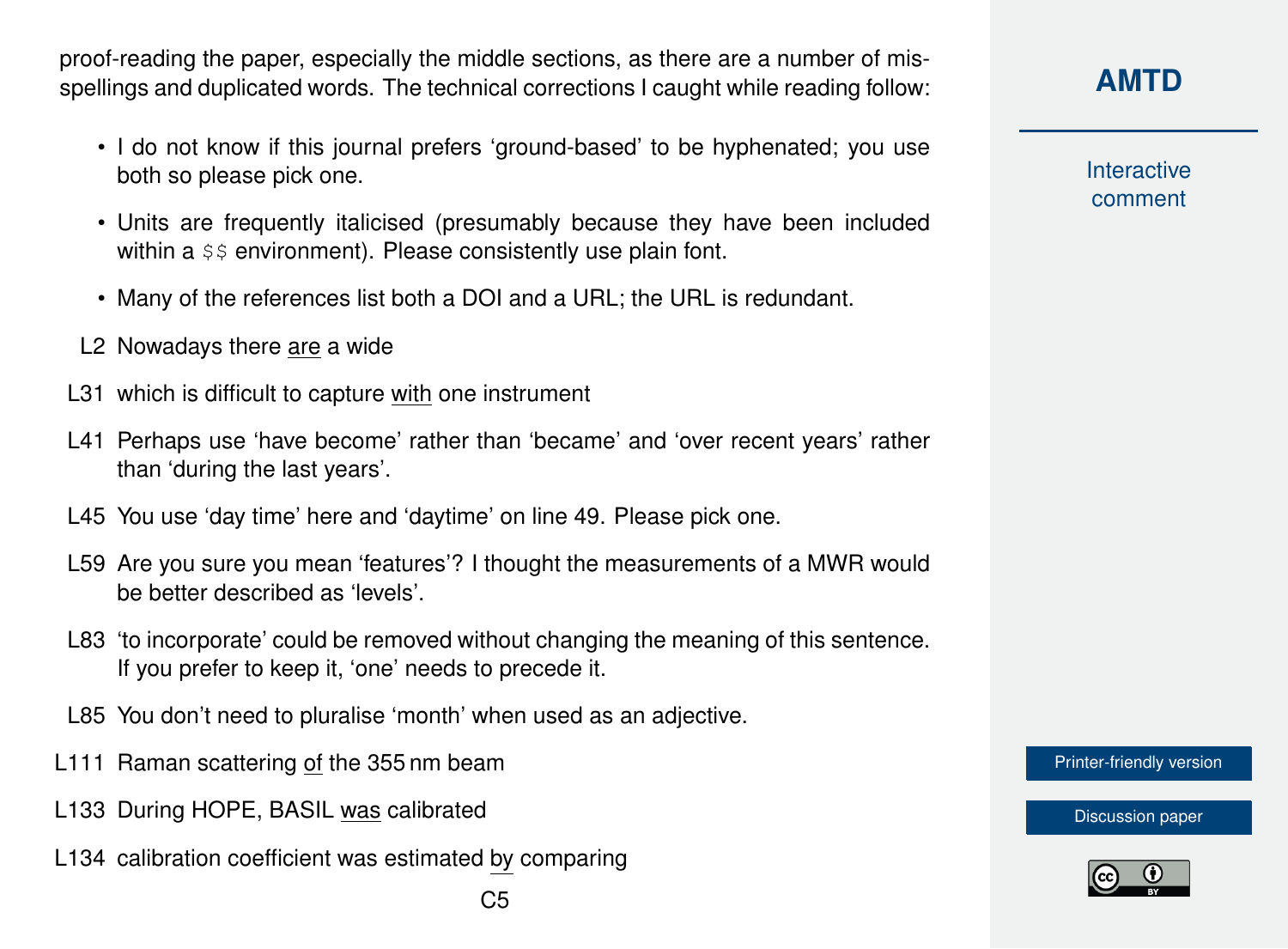L144 Use H\$ 2\$0 rather than \$H\_2O\$. Repeated on L165 and L167.

- L163 of the K-band contain
- L166 liquid water increases with
- L195 This equation doesn't conform to the journal's style guide.
- L197 the MWR and the profile of the mixing ratio
- L203 when a perturbation is added to the atmospheric state vector
- L222 degree of freedom and can be interpreted as
- L215 represent the number of independent
- L295 divides the atmosphere into layers
- L298 To typeset the second exponential, I would recommend  $\exp\left(-\int 0^s \alpha(s') \mathrm{d}s' \right)$
- L317 a complete profile from the ground up
- L324 a dominant role in defining the vertical
- L329 The uncertainty is small in the region
- L350 the vertical resolution for only-RL becomes infinite.
- L381 during HOPE, and therefore this period
- Fig. 5 Invert the order in which the three plots of 5(b) are described to mimic the left-toright manner in which they are presented.
- L462 regions (see section 5.2)

**Interactive** comment

[Printer-friendly version](http://www.atmos-meas-tech-discuss.net/amt-2016-46/amt-2016-46-RC1-print.pdf)